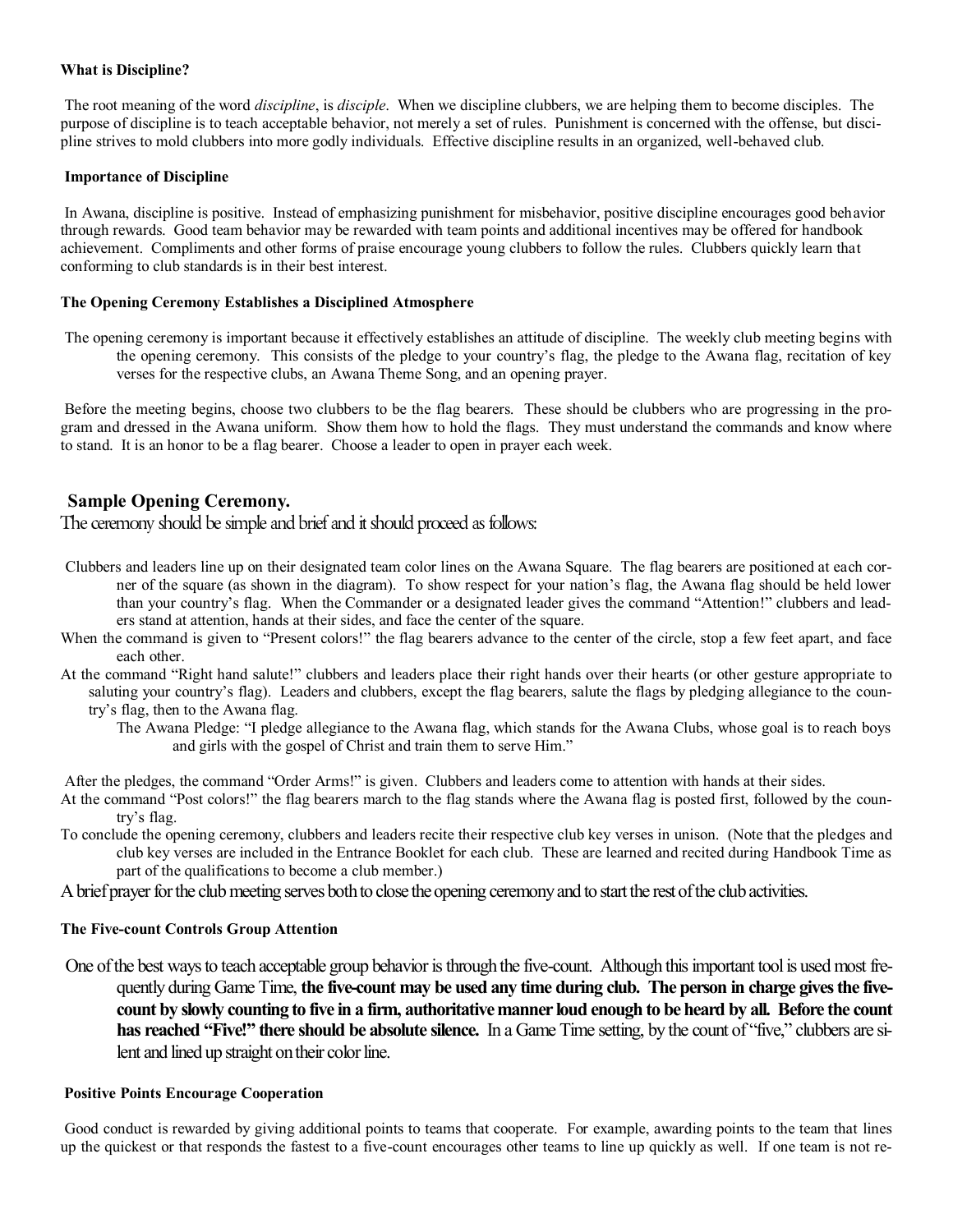sponding properly, you may give points to the other teams that are obeying. Because the rest of the team wants to earn points, this approach applies social peer pressure on the one or two unruly clubbers. This directs attention to the positive behavior, rather than to the negative. A positive approach of awarding points for good behavior is almost always preferable to deducting points for misbehavior. However, sometimes points are deducted as a stronger means of discipline.

#### **The Three-count Handles Individual Rebellion**

Some clubbers may not be able to adjust to a good system of order. Leaders must not allow such clubbers to ruin a club meeting. **If clubbers continue to misbehave after repeated correction and are indifferent when their team loses points, the three-count system is used.** This system is used to deal with individual rebellion. The misbehaving clubber is pointed out and given a "one" by the Club Director or the leader in charge of that particular segment of club. Then the leader explains what will happen if the clubber receives a "two" or "three."

The next time the clubber misbehaves, a "two" is given. The Club Director and a leader take the clubber to another room for counsel. (If these two are not available, one leader should take the clubber to an area removed from club activity, but clearly visible to other leaders.)

*Brethren, if a man is overtaken in any trespass, you who are spiritual restore such a one in a spirit of gentleness. Galatians 6:1a*

Make sure that the misbehaving clubber has been treated fairly and understands the rules and what is wrong. Allow the clubber to explain the misbehavior. Encourage cooperation for the benefit of both the clubber and the team. This cooperation will help the clubber gain the friendship of the other team members.

If a third offense necessitates a "three," the misbehaving clubber is taken home to the parents. The leader explains to the parents why the discipline was necessary. Both the clubber and the parents should understand that the clubber is welcome back once the clubber's conduct meets club standards. (If taking a clubber home is not possible, remove the clubber from club to another room for the remainder of club time.)

A Sparkie who is given a three-count should not be taken home. Rather, the Sparkie should be counseled away from the group. Visiting the child's home within a few days may give insights concerning the child's troublesome behavior.

When the three-count system is administered, it has a sobering effect on other clubbers. In subsequent club meetings, the first "one" should bring positive results. However, if a boy or girl continues to misbehave week after week, a leader should talk with the clubber's parents. Often, they can encourage their child to cooperate in club. If these efforts, backed by prayer, do not result in appropriate behavior, **the clubber should not be permitted to return to club.**

#### **Achieving Consistent and Realistic Discipline**

These points give practical suggestions for achieving good discipline:

- **Administer positive discipline with a positive goal in view.** Clubbers want to cooperate because they know it contributes to a happy, pleasant atmosphere. A clubber who persists in breaking rules should face consequences that produce future cooperation so that activities are not spoiled for the entire group.
- **Establish club rules with penalties for infractions.** The Commander, Club Directors, and leaders should agree together on the standard of acceptable conduct. Never make a rule that is unnecessary or impossible to obey or enforce. Once the rules have been established, each leader must help enforce the rules and encourage clubbers to follow them.
- **Establish the Club Director as the primary club disciplinarian.** Although all leaders should encourage good behavior, the Club Director is responsible for maintaining the standards of discipline and reprimanding a clubber if necessary. If a particular leader-clubber relationship is strained, the Club Director should reassign the clubber to another leader in the hope of establishing a better relationship.
- **Ensure that all rules are uniform throughout all Awana Clubs.** Enforce the rules fairly and consistently from week to week and from person to person. Each leader, clubber, and newcomer must know the rules, understand how they will be enforced, and know what the penalties are for breaking the rules. Therefore, rules should be announced, explained, and posted. For Sparkies, gently and firmly remind